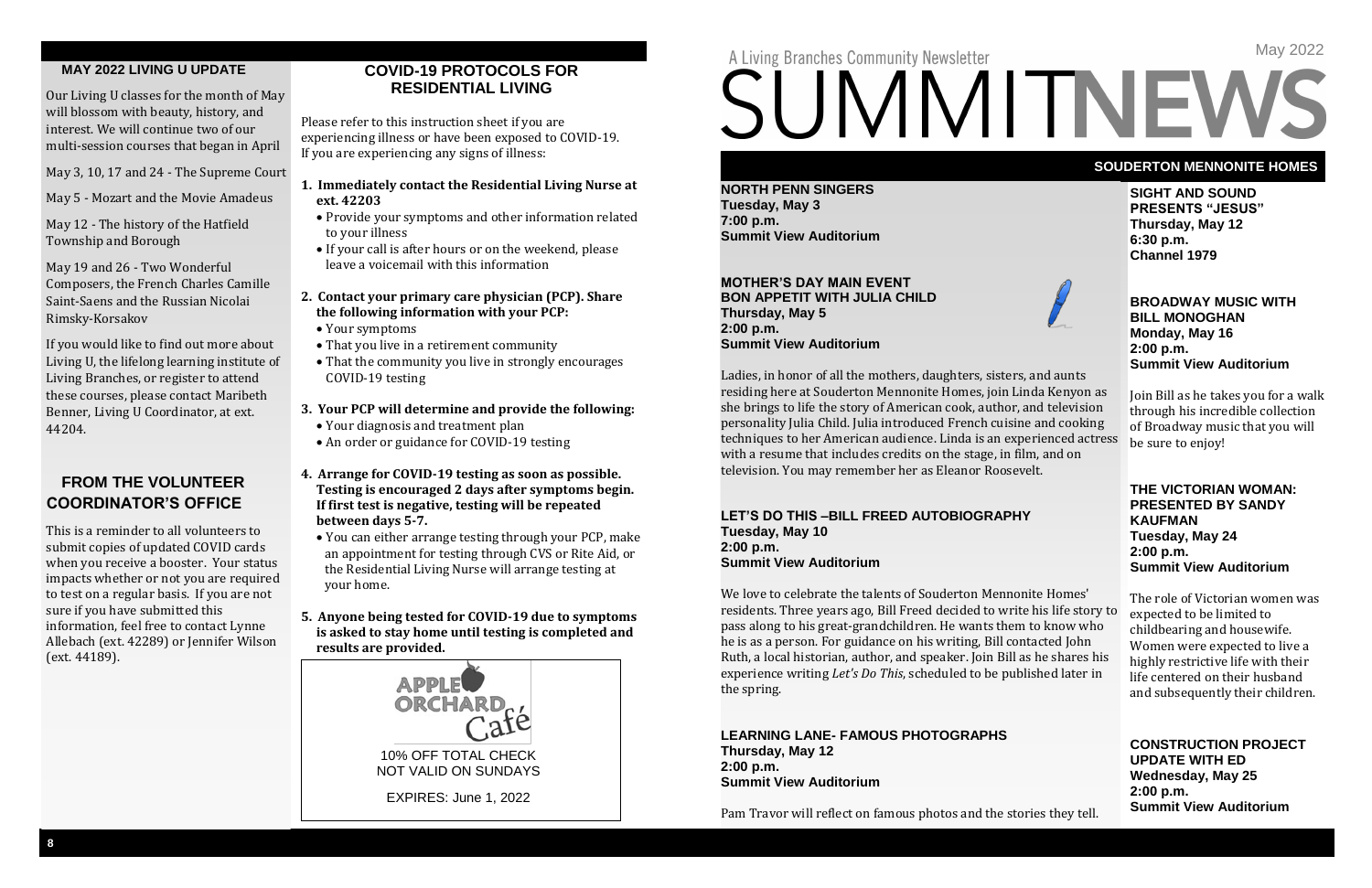#### **TREAT SURPRISE CART WITH RUEBEN AND CAROL Wednesday, May 25**

Check your calendar for more details. Listen for the music.

**RESIDENTIAL LIVING EXPRESSIONS QUARTET Thursday, May 26 2:00 p.m. Summit View Auditorium sign up needed**

The Essence Saxophone Quartet is a group of four players known for performing a variety of music from Classical, Jazz, Religious, and Popular Oldies. They have performed at Circle of Season Charter School, Make Music Upper Perk, and soon for a service at Huff's Church. This special Residential Living event will feature refreshments and space for dancing, should the music move you! You must sign up for this event at the RL bulletin board or contact Heather Scattergood at ext. 42225 . The band looks forward to sharing their music with you!

#### **MUSIC WITH SETH ON THE PATIO Friday, May 27 1:30 p.m. RL PATIO**

Heading into the Memorial Weekend come sing along to your favorite songs. Holiday popsicles will be available to go after this program.

**GOMER IN THE BIBLE WAS CONSTRUMED IN THE UNITED ASSESSED IN THE PROPERTIONS QUARTET** community. We are thrilled to your spot for this class. Sign up nee Music therapy is the clinical use of music to accomplish individualized goals such as and self-expression. It is an evidence-based therapy wellestablished in the health have Mikayla Long, our Music Therapy intern from Temple University. Many of you know Mikayla and have heard her beautiful voice. Join her as she hosts music sessions this month.

#### **RESIDENTIAL LIVING**

**TUESDAY, MARCH 8 MUSIC SESSIONS WITH 10:00 A.M. Tuesday, May 3 and 17 Patio MIKAYLA 2:00 p.m.** 

#### **RESIDENT BIRTHDAYS AND UPDATES**

In the commutation of the state of the state of the significance of the significance of the activity for you!<br>If so, this is the activity for you! **RESIDENTIAL LIVING** and self-expression. It is an **the state of a centerpiece.** Cost is **Thursday, May 26** evidence-based therapy well-<br> **\$3.00.** Sign up is needed at the **2:00 p.m.** established in the health **RL** bulletin board to reserve **Summit View Auditorium** Are you looking for more color to add to your home this spring? Bring your own vase and make your spot for this class.

#### **WANT TO PLAY GUITAR? Wednesday, May 11 10:00 a.m. Family Room**

The multi-talented Addie Gehman is offering an introductory class to the guitar. You are invited to come down and learn a bit about playing guitar. If interested after this session, you may schedule complimentary lessons that will be held 2x/month beginning in June. Many of you know Addie and have heard her playing guitar here. She began guitar lessons at age 14 and started teaching guitar at Clemens Studio 2 years later. She taught for 31 years. Please take time this day to expand your mind and possibly learn something new!

**APRIL SHOWERS BRING MAY FLOWERS Friday May 13 11:00 a.m. Family Room** 

#### **SAVORY SATURDAY CART WITH CAROL AND REUBEN Saturday, May 14**

Check your calendar for more details. Listen for the music.

#### **WOMEN OF THE BIBLE-ABIGAIL Tuesday, May 24 10:00 a.m. Family Room**

Often in life, it's not the easiest of times but the hardest that can bring out the best in people. Abigail's life and Bible story is a powerful reflection of this very truth. Instead of wallowing in self-pity and defeat over her circumstances, she acted courageously and used great wisdom when faced with a threatening scenario. Don't forget to sign up to reserve your spot.

The pen next to an event indicated that sign up is needed to participate in the event.

# Purposely left blank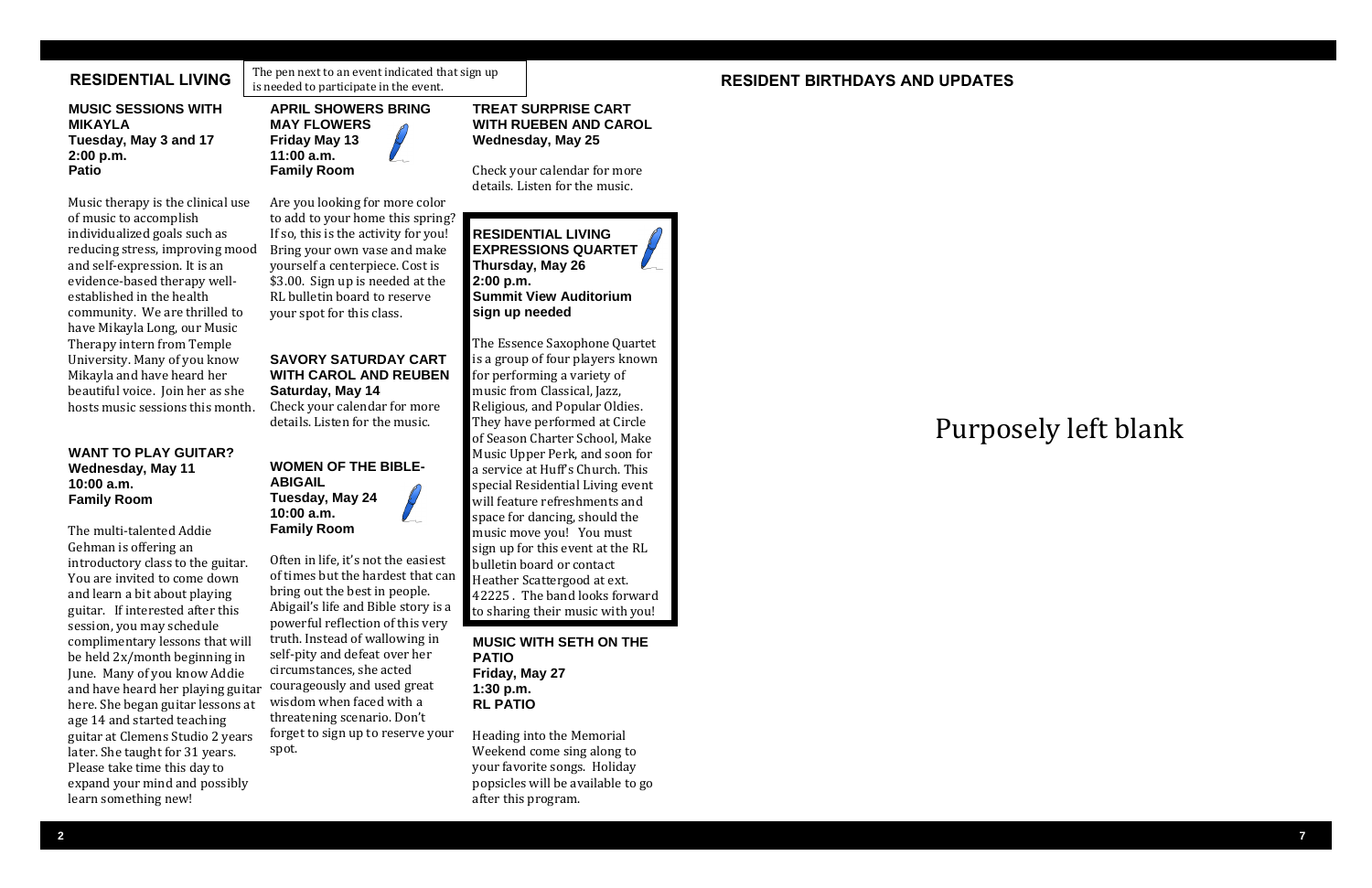#### **CORNER STORE BINGO Tuesday, May 31 2:00 p.m. Family Room**

It's time to raise the stakes of our bingo game with our prizes this month, Corner Store gift certificates. Join friends for an engaging time this afternoon. Please sign up at the RL bulletin board to reserve your spot!



## **Tuesday, May 31 4:30 p.m. RL Patio**

Residents requested a hoagie night with chips and root beer. Enjoy dinner el fresco on the RL patio with friends without leaving the comfort of your community. Sign up for this deal at the RL bulletin board. The price of your meal will be billed to your account.

#### **THUMBS UP**

Randy for researching oven door issue, returning and removing oven door for resident to clean and then reinstalling door.

Roger for salting and then shoveling icy spot at resident's

car.



### **RL TRIPS**



**DINE AROUND RISING SUN INN Wednesday, May 18 4:30 p.m. – 7:30 p.m.**

**GROUNDS FOR SCULPTURE Hamilton, N.J. Monday, May 23 8:30 a.m. – 3:30 p.m.**

**BOSCOVS COVENTRY MALL Tuesday, May 24 1:00 p.m. – 4:30 p.m.**

#### **GROCERY/SHOPPING TRIPS**

**LANDIS SUPERMARKET Tuesday, May 3 Tuesday, May 17 10:00 a.m. – 12:00 p.m.**

**TRADER JOE'S Tuesday, May 10 9:30 a.m. – 12:00 p.m.**

**WALMART / GIANT HARLEYSVILLE Wednesday, May 25 1:00 p.m. – 3:30 p.m.**



## **THE PRICE OF A PANDEMIC RESIDENTIAL LIVING EVENTS AND TRIPS**

As an organization it has been our top priority to consider the toll that Covid-19 takes on the health and mental wellbeing of our residents and staff. Our employees have fought to keep residents healthy, our communities clean, and to modify operations based on the present guidance and positivity rates.

Over the last several months, we have seen yet another dark side of the pandemic: price increases and supply chain issues. This sheds light on an important question: what exactly is the price of a pandemic?

All it would take is a simple Google search to discover what the United States has spent on Covid so far, or to learn that staffing shortages are prevalent across the nation. When we hear about these matters on the news, they are often addressed on a much broader scale.

How can we measure its impact at Living Branches, though?

"It was a purchasing nightmare," said Robert Buckman, a purchasing representative for Living Branches. "Prior to the pandemic, we hardly ever had to order gowns or face masks."

Robert reflected on the early days of the pandemic, and explained how the need for personal protective equipment (PPE) has drastically changed. In the past Living Branches would order PPE for influenza outbreaks or other gastrointestinal viruses, but extra supplies would often "sit around after the outbreak subsided."

"We have seen an astronomical increase in the amount of spending for not only PPE, but for peripheral things such as extra food, housekeeping supplies, etc," he said.

It wasn't only in the first few months of 2020 that Robert saw prices skyrocket or usual stock become unavailable, though. He recounted the nationwide distress over scarce products and transportation costs from overseas shipments when the pandemic first began.

He added that he still recognizes inflationary pressures and any difficulties with purchasing as an offshoot of the pandemic. Things have settled down for the most part, Robert said, in regards to the initial pandemic chaos, but there are times where products such as plastic cups or paper towels will be difficult to find, or are especially expensive.

Over the last year, Living Branches has incurred expenses of at least \$900,000 toward raising employee wages. Full-time employees now receive at least \$15 per hour, and the vast majority of rates for certified nursing assistants and student workers were raised substantially as well.

With every financial decision made, Living Branches keeps our residents and the team members who serve them at the forefront. In recent times living out these values has included purchasing all necessary pandemic-related items and ensuring competitive rates for our employees.

#### **FUND DEVELOPMENT**

#### **IRA CHANGES FOR 2022: GETTING THE MOST OUT OF AN IRA Tuesday, May 17 10:00 a.m.**

#### **Friendship Rooms**

Free financial guidance and breakfast treats! Join Jeff Godshall and Randy Nyce from Everence Financial (everence.com) to learn about recent changes that may affect your IRA planning and RMDs (Required Minimum Distributions). Please RSVP to Rose Hackman at Rose.Hackman@livingbranches.org by May 10. Shuttle service will be provided for villa and cottage residents upon request. If you have questions, contact Keith Heavener at 215-723-9881, ext. 44115 or Dena Winner at 215-723-9881, ext. 44304

# **FUND DEVELOPMENT**

### **AMAZONSMILE**

Are you planning to bless the mothers and fathers in your life with something special this spring? Do your shopping online and use

www.smile.amazon.com. Select Living Branches as your designated charity and then shop as you normally would on the site. Amazon will donate 0.5% of your purchase total to the Living Branches Benevolent Care Fund, which benefits residents who can no longer afford the full cost of their care. It does not cost you anything more and it will make a difference for neighbors and friends at Living Branches for years to come.

#### **EMPLOYER MATCHING GIFTS**

Every year we receive a few matching gifts from residents and family members who have a connection with an employer or previous employer, who offers a matching plan to their employees or retirees. If you are one of those thoughtful donors, thank you for going the extra mile and including us in your annual plan for contributions. There may be more of you out there who could be using this benefit to double your donations. If you are aware of local or regional companies that have a matching gift program, please notify Keith Heavener, Director of Fund Development, at extension 44115 or Dena Winner, Fund Development Associate, at extension 44304.